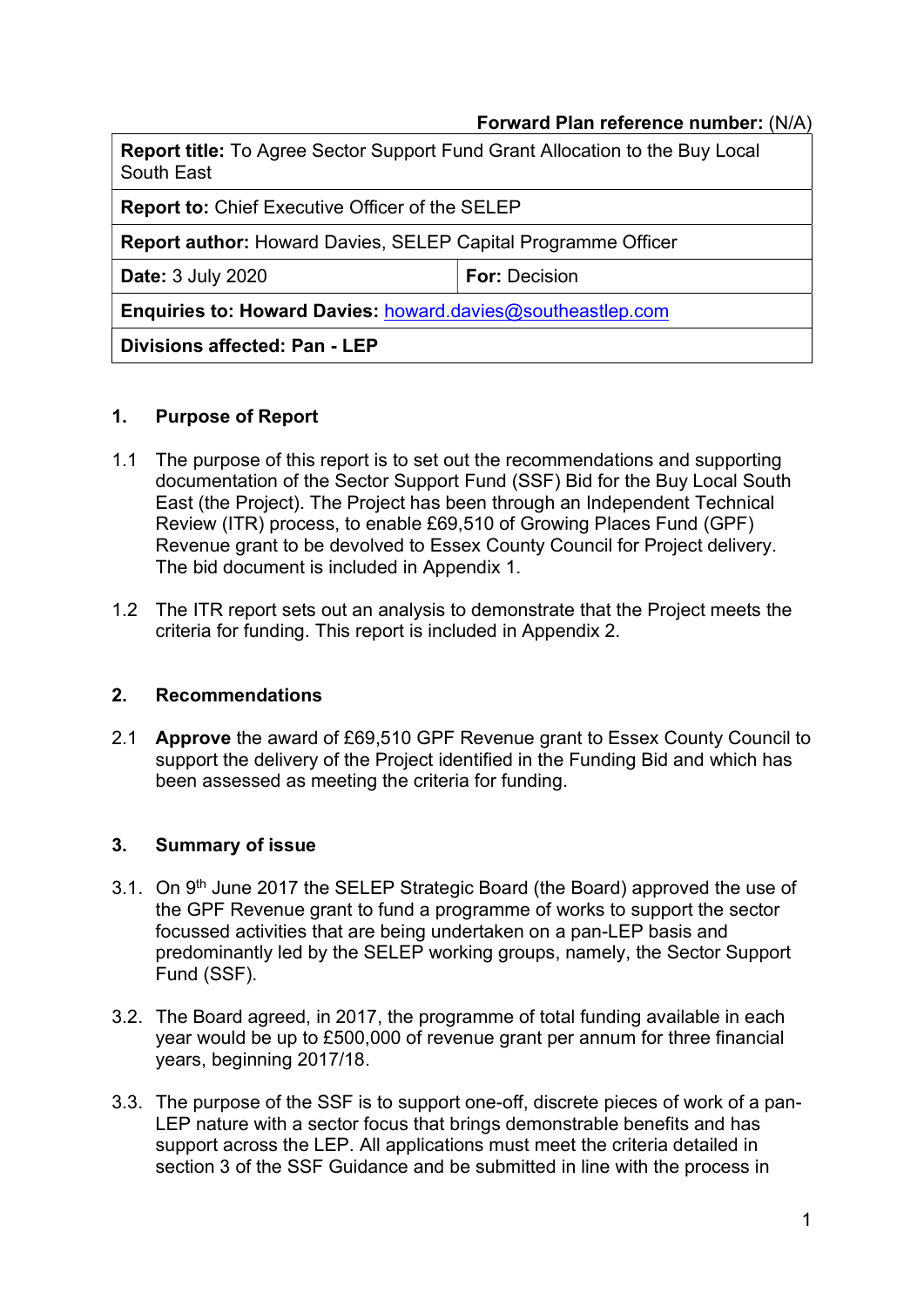section 4 of the same. This process ensures that the funding is allocated in accordance with the requirements of the SELEP Assurance Framework.

3.4. Buy Local South East has submitted a bid for SSF of £69,510 to support the delivery of the Project, which was endorsed by the Board via Electronic Voting procedure on 8 June 2020.

# 4. Project Summary

- 4.1. The Food and Drink sector has become increasingly important on the regional government agenda in recent years, with food tourism growing in the South East. British food (Buy British) has become hugely popular in and outside the UK, with customers growing more environmentally aware. There is a shift toward local and sustainable food.
- 4.2. The current COVID-19 pandemic has brought the role of the food and drink sector in our regional rural economy into sharp focus. With the forced shutdown of pubs, restaurants and cafes has had a disastrous effect on the hospitality sector and its supply chain of growers, producers and distributors. This Project aims to capitalise on a renewed focus on local buying to support all businesses in the food and drink sector to weather the storm and rebuild a sustainable business in the recovery period.
- 4.3. The proposal will produce:
	- A regional website and portal to signpost customers to local food and drink businesses showing the SELEP region (www.buylocalfoodanddrink.co.uk), which is a centralised food and drink platform for the area aimed at consumers(B2C page) and businesses (B2B page) looking to buy local in the Southeast
	- A SELEP area wide Buy Local Food and Drink marketing campaign focussed on local producers, retailers and followed by hospitality and tourism experiences
	- Central database for food and drink businesses in the SELEP area. East Sussex will link their existing map to the regional 'landing page'
	- A series of business recovery support activities for food and drink businesses based on a sector Covid-19 impact and recovery survey: This could include surveys, training, 1-2-1 support, connecting suppliers with buyers, and knowledge exchange conference. The activities do not relate to financial support, which might overlap with Government/County Council initiatives, but rather focused activities dependant on the outcome of the sector survey. This will be undertaken by the University of Kent
- 4.4. The work is supported by the need from local producers to develop business relations with wholesale, retail and hospitality sectors to build their businesses. It also supports the SELEP Economic Strategy by:
	- Increasing the adoption of new technologies and processes by small rural businesses, who will be able to access expertise to support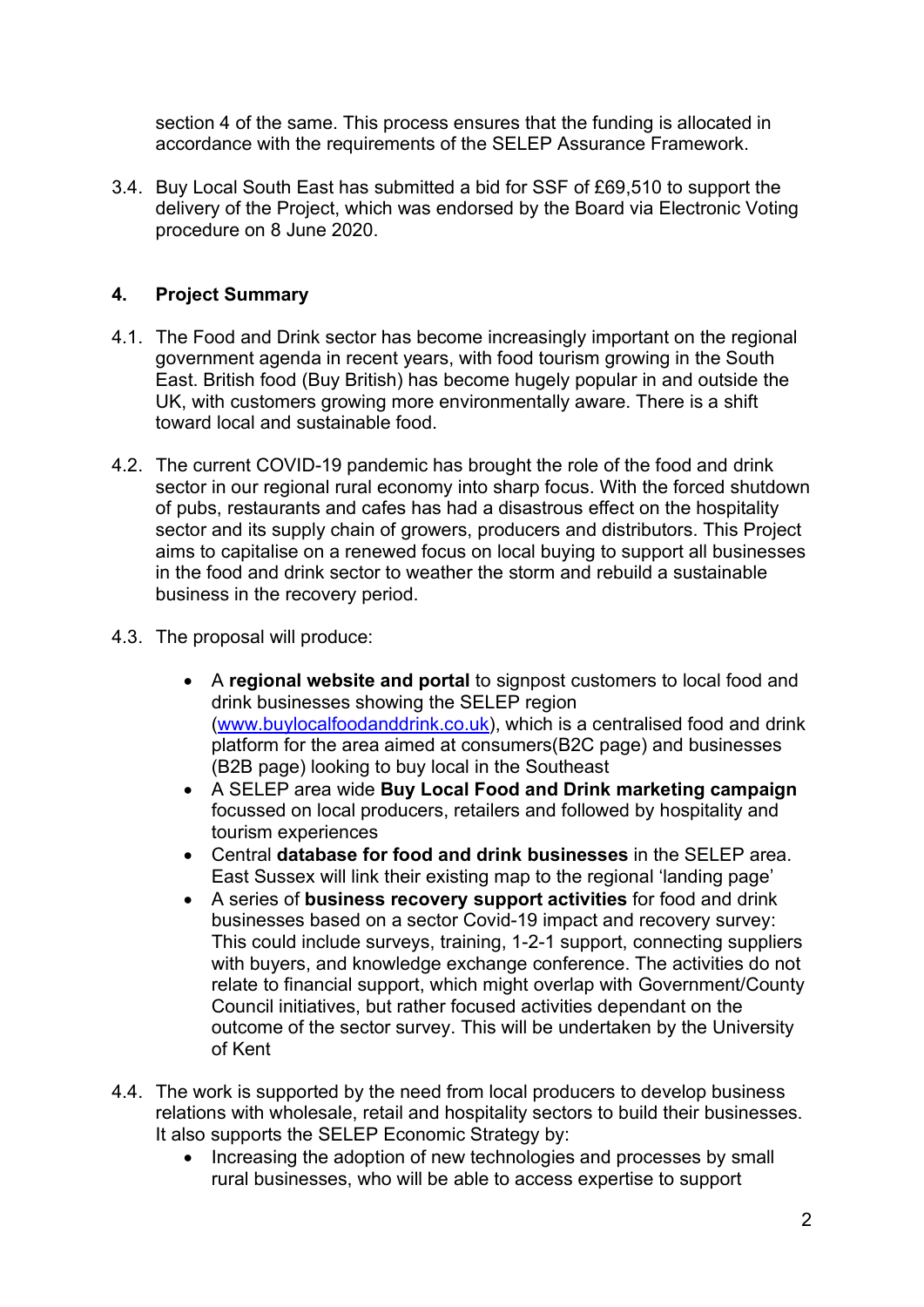development of new products/services and build products/services started in response to COVID-19. Advice and training on new technologies and innovations in the areas of food production and delivery techniques, food processing, sales and marketing, routes to market and access to new markets will enhance economic development and support job creation.

- The project, through its B2C and B2B platform, will provide an opportunity to businesses across the three federated areas to connect with each other, with larger regional, national (large retail) and international 'Buyers' as well as with customers residing within and outside of the SELEP area
- Covid19 has shown the pivotal role the food and drink industry are playing in the local economy and communities. The Project will use its SELEP-wide marketing campaign, and by supporting growers, producers, retailers and businesses in the hospitality sector boost B2C and B2B sales and build regional supply chains, the project supports the regional economy, promotes a connected, healthy and happy community, and contributes to a well-maintained countryside and a better environment
- The regional map and supporting marketing campaign will provide customers looking for local produce an insight into the great variety of food and drink businesses in the SELEP area, with the regional map providing a direct Call to Action, boosting sales and subsequent business growth. The map and business support activities offer the opportunity for local producers to engage with the broader market and build on the 'local produce' offer, offering a more sustainable approach to food production which directly supports local job creation and community cohesion.
- There is an opportunity to link with another SSF project, Gourmet Garden Trails, to cross promote both projects. Produced in Kent and Visit Kent already work closely together.
- The Buy Local campaign will also look to involve the hospitality sector which has suffered disproportionally from the social distancing guidelines, promoting its offering and helping with B2B business development and targeted recovery support.
- The project, through its baseline survey, provides an opportunity to assess current skills gaps post Covid19 and offer targeted upskilling activities.

## 5. Project Funding

5.1. The total cost of the Project is estimated at £99,300 including an SSF ask of £69,510, along with match contributions from Produced in Kent, Natural Partnerships CIC and the Rural Community Council, as set out in Table 1 below.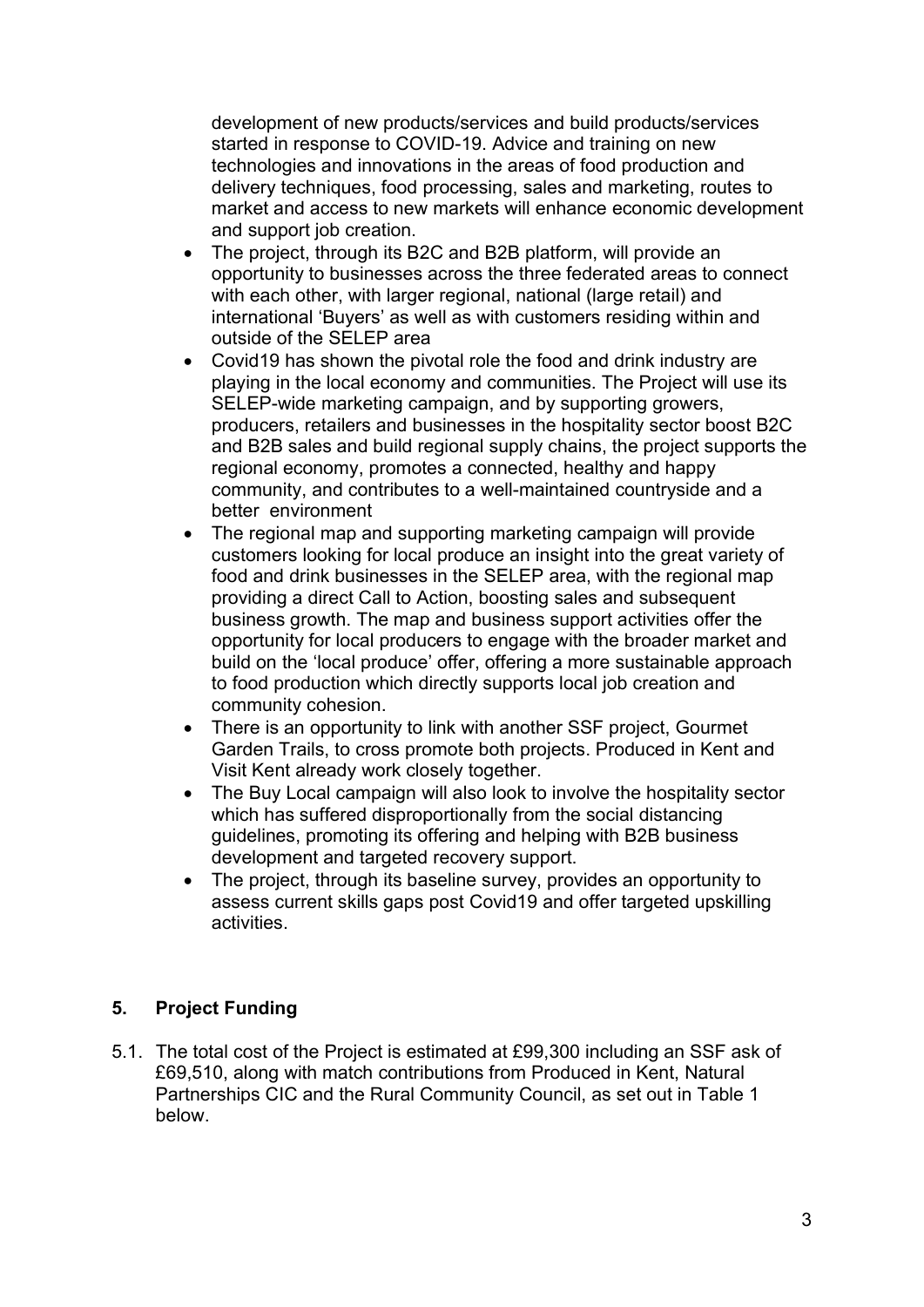# Table 1: Project Funding breakdown (£s)

| <b>Sources</b>                                   | 2020/21 | <b>Total</b> |
|--------------------------------------------------|---------|--------------|
| <b>SELEP SSF</b>                                 | £69,510 | £69,510      |
| Produced in Kent (Kent)                          | £19,660 | £19,960      |
| <b>Natural Partnerships CIC (East</b><br>Sussex) | £5,790  | £5,790       |
| <b>Rural Community Council (Essex)</b>           | £4,400  | £4,400       |
|                                                  |         |              |
| Total                                            | £99,300 | £99,300      |

## Issues for consideration

## 6. Risks and Dependencies

- 6.1. The Project risks and dependencies, as detailed in the bid document include:
	- 6.1.1. Poor engagement from businesses
- 6.2. Risk mitigation will be Businesses in Kent and East Sussex are already engaging in existing online networks – integration of these online networks into regional website will be no problem. Captive business audience in Essex because of existing business contacts through GFGP. The overall risk is assessed as low.

## 7. Outcome of ITR Process (Accountable Body Comments)

- 7.1. The Accountable Body has independently assessed the Project Bid Document and has confirmed that the Project meets the criteria for funding, including the Assurance Framework requirement with regard to the expectation that value for money will be achieved.
- 7.2. The Project aligns with SELEP's strategic objectives to increase skills levels and STEM sector growth across the SELEP area.
	- Creating Ideas and Enterprise -Through its virtual business recovery support package, the project will enable small rural businesses to access expertise to support development of new products/services and build products/services started in response to Covid-19 crisis. Advice and training on new technologies and innovations in the areas of food production and delivery techniques, food processing, sales and marketing, routes to market and access to new markets will enhance economic development and support job creation. The sector Covid-19 impact and recovery survey will inform in which specific areas support will be provided. The online B2C and B2B platform created by the regional map, as well as the virtual business support offering provides food and drink businesses with a more efficient, cheaper and less time-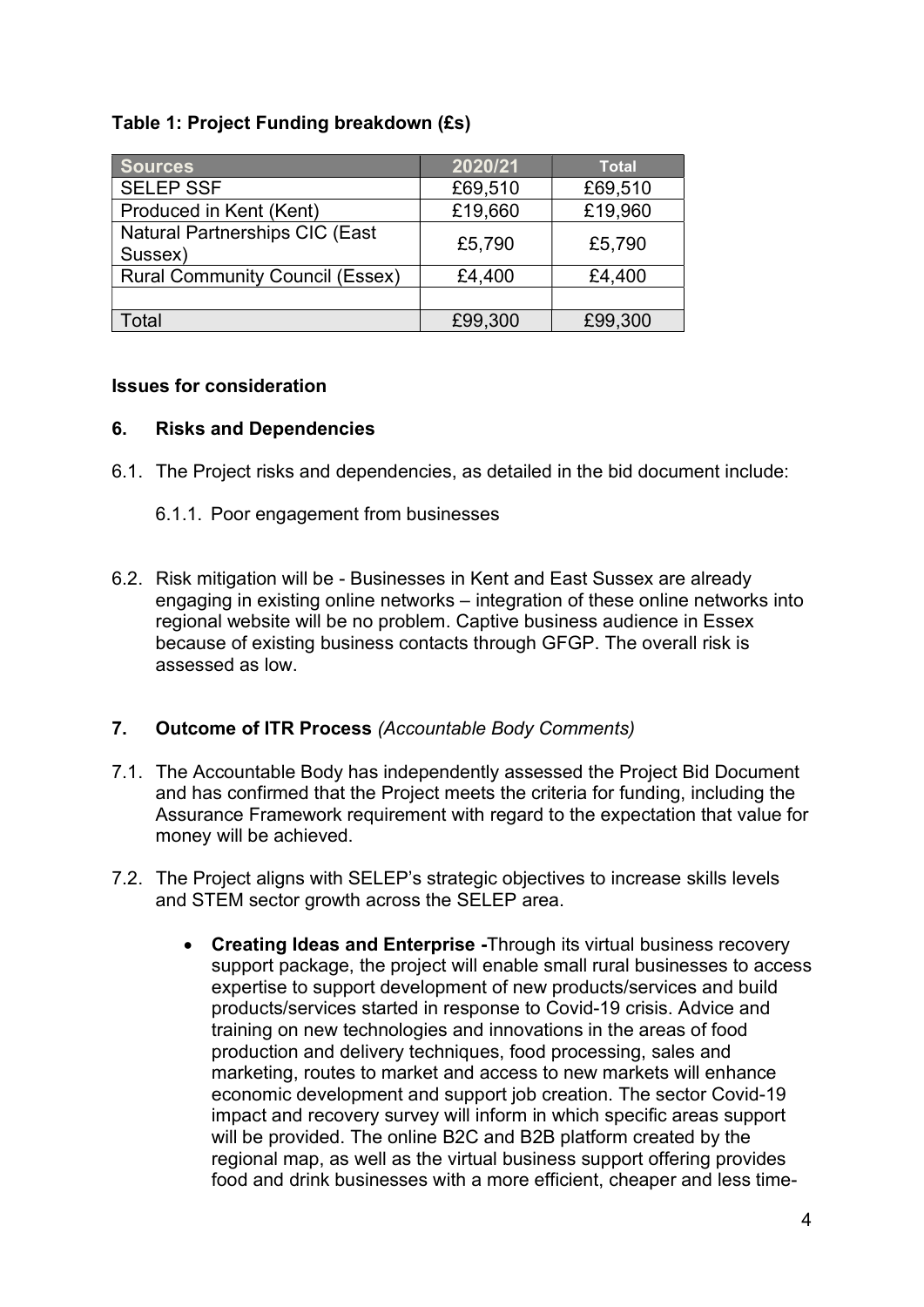consuming way of developing business relationships, knowledge exchange and upskilling The project, through its B2C and B2B platform, will provide an opportunity to businesses across the three federated areas to connect with each other, with larger regional, national (large retail) and international 'Buyers' as well as with customers residing within and outside of the SELEP area

- Creating Places Covid19 has shown the pivotal role the food and drink industry is playing in our local economy and communities. By beating the Buy Local drum through its SELEP-wide marketing campaign, and by supporting growers, producers, retailers and businesses in the hospitality sector boost B2C and B2B sales and build regional supply chains, the project supports the regional economy, promotes a connected, healthy and happy community, and contributes to a wellmaintained countryside and a better environment
- Working Together The regional map and supporting marketing campaign provide customers looking for local produce an insight into the great variety of food and drink businesses in the SELEP area, with the regional map providing a direct Call to Action, boosting sales and subsequent business growth.

The map and business support activities offer the opportunity for local producers to engage with broader market and build on the 'local produce' offer, offering a more sustainable approach to food production which directly supports local job creation and community cohesion.

- 7.3. The application references a target of 30 FTE posts (existing and start-ups)
- 7.4. Exemption 1: This may be applied where a project does not present High Value for Money (a Benefit Cost Ratio of over 2:1); but
	- has a Benefit Cost Ratio value of greater than 1.5:1; or
	- where the project benefits are notoriously difficult to appraise in monetary terms.
- 7.5 The Project provides a BCR of 44:1
- 7.6 Exemption 1 will only apply if the following conditions are satisfied:
	- (1) The funding sought from SELEP in relation to the project must be less than £2.0m and to conduct further quantified and monetised economic appraisal would be disproportionate; and
	- (2) where there is an overwhelming strategic case (with minimal risk in the other cases); and
	- (3) there are qualitative benefits which, if monetised, would most likely increase the benefit-cost ratio above 2:1.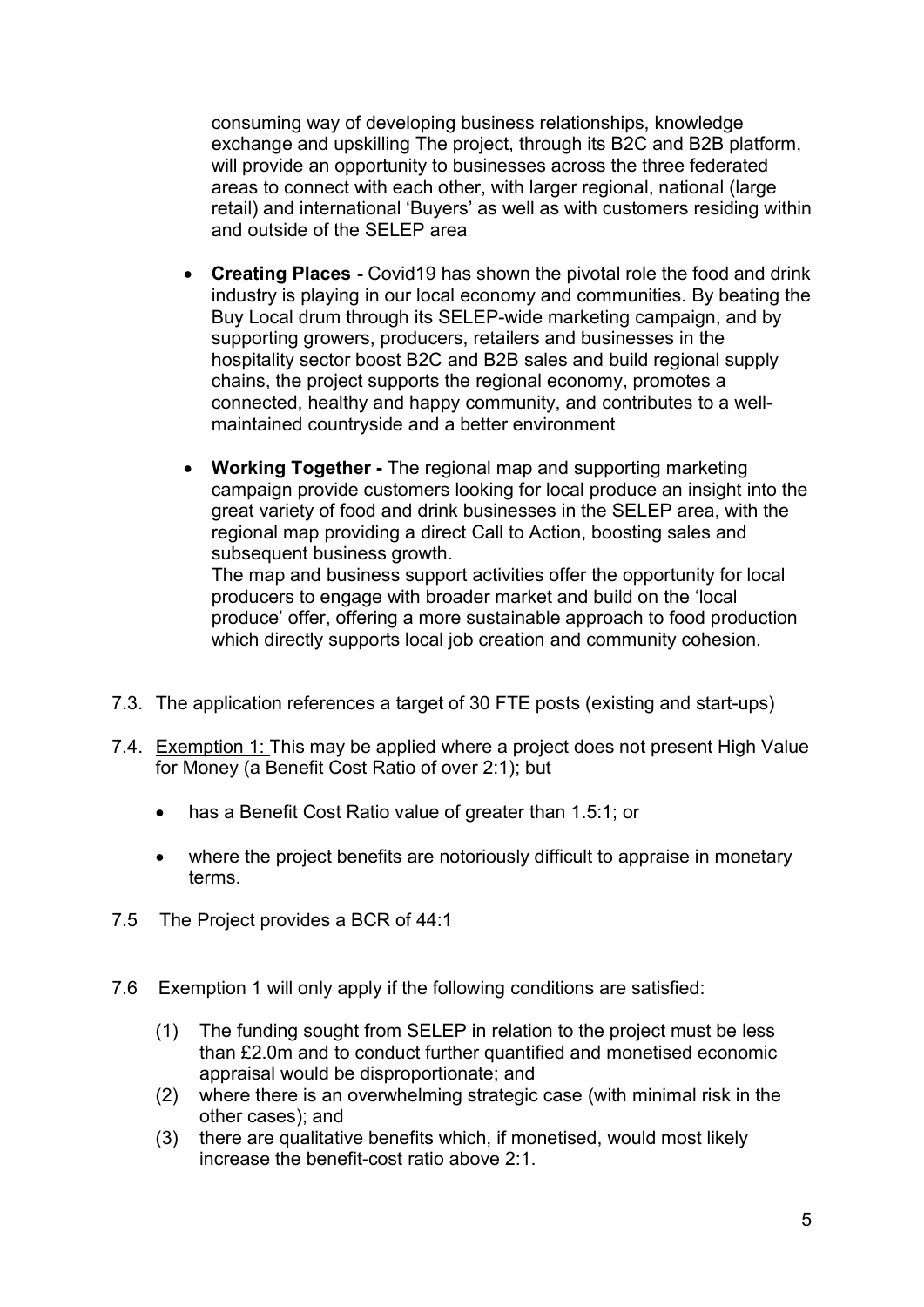#### 8. Financial implications (Accountable Body Comments)

- 8.1 Up to £500,000 of the GPF revenue grant was available in 2019/20 (plus carry forward of £301,600) to support the SSF programme, of which £206,500 remains unallocated. The Buy Local South East project and the Delivering skills of the future through teaching project are seeking £145,510 in total and therefore there is sufficient funding available to support the request for these Projects, leaving £60,990 to support future funding bids in 2020/21.
- 8.2 Three Projects came forward for endorsement for funding at theJune 2020 Strategic Board meeting (to note, the Buy Local South East project and SE Export Development (SEED) are considered in separate reports where applicable). It should be noted that insufficient funding was available to fund all three projects, however the SE Export Development (SEED) project application did not meet the criteria of the Independent Technical Review.The Board endorsed the Teaching for Growth and the Buy Local South East projects by electronic vote on 8 July 2020. 12018/19 2018/19 2019/20<br>
2018/19 2019/20 2020<br>
2018/19 2020 2020 21 South East project<br>
ependent (SEED) project<br>
ependent Technical Review.The<br>
the Buy Local South East<br>
re will be a balance of £60,990<br>
shows the breakdo
- 8.3 On approval of these two Project awards, there will be a balance of £60,990 available for funding of SSF projects. Table 2 shows the breakdown;

| 0.2 THICC FTOCCO CAME TOI WATU TOI CHUOISCHICHETOI TUMUMIY AT THCOUNC 2020<br>Strategic Board meeting (to note, the Buy Local South East project and SE<br>Export Development (SEED) are considered in separate reports where<br>applicable). It should be noted that insufficient funding was available to fund<br>all three projects, however the SE Export Development (SEED) project<br>application did not meet the criteria of the Independent Technical Review. The<br>Board endorsed the Teaching for Growth and the Buy Local South East<br>projects by electronic vote on 8 July 2020. |                        |                                 |                             |                             |  |  |
|--------------------------------------------------------------------------------------------------------------------------------------------------------------------------------------------------------------------------------------------------------------------------------------------------------------------------------------------------------------------------------------------------------------------------------------------------------------------------------------------------------------------------------------------------------------------------------------------------|------------------------|---------------------------------|-----------------------------|-----------------------------|--|--|
| 8.3 On approval of these two Project awards, there will be a balance of £60,990<br>available for funding of SSF projects. Table 2 shows the breakdown;                                                                                                                                                                                                                                                                                                                                                                                                                                           |                        |                                 |                             |                             |  |  |
| Table 2: Sector Support Fund Summary                                                                                                                                                                                                                                                                                                                                                                                                                                                                                                                                                             |                        |                                 |                             |                             |  |  |
| <b>SSF Funding Available</b>                                                                                                                                                                                                                                                                                                                                                                                                                                                                                                                                                                     |                        |                                 |                             |                             |  |  |
|                                                                                                                                                                                                                                                                                                                                                                                                                                                                                                                                                                                                  | 2018/19<br>£           | 2019/20<br>£                    | 2020/21<br>£                | Total                       |  |  |
| <b>Total Fund Opening Balance</b><br>Plus c/f from prior year<br><b>Total Funding Available</b>                                                                                                                                                                                                                                                                                                                                                                                                                                                                                                  | 1,000,000<br>1,000,000 | 500,000<br>578,000<br>1,078,000 | 610,734<br>610,734          | 1,500,000                   |  |  |
| <b>Total Funding Approved to Date</b>                                                                                                                                                                                                                                                                                                                                                                                                                                                                                                                                                            | 422,000                | 467,266                         | 404,234                     | 1,293,500                   |  |  |
| <b>Available Fund Balance</b>                                                                                                                                                                                                                                                                                                                                                                                                                                                                                                                                                                    | 578,000                | 610,734                         | 206,500                     | 206,500                     |  |  |
| Projects seeking approval following Endorsement<br>Buy Local South East<br>Skills working group<br>Total seeking approval following endorsement                                                                                                                                                                                                                                                                                                                                                                                                                                                  |                        |                                 | 69,510<br>76,000<br>145,510 | 69,510<br>76,000<br>145,510 |  |  |
|                                                                                                                                                                                                                                                                                                                                                                                                                                                                                                                                                                                                  |                        |                                 |                             |                             |  |  |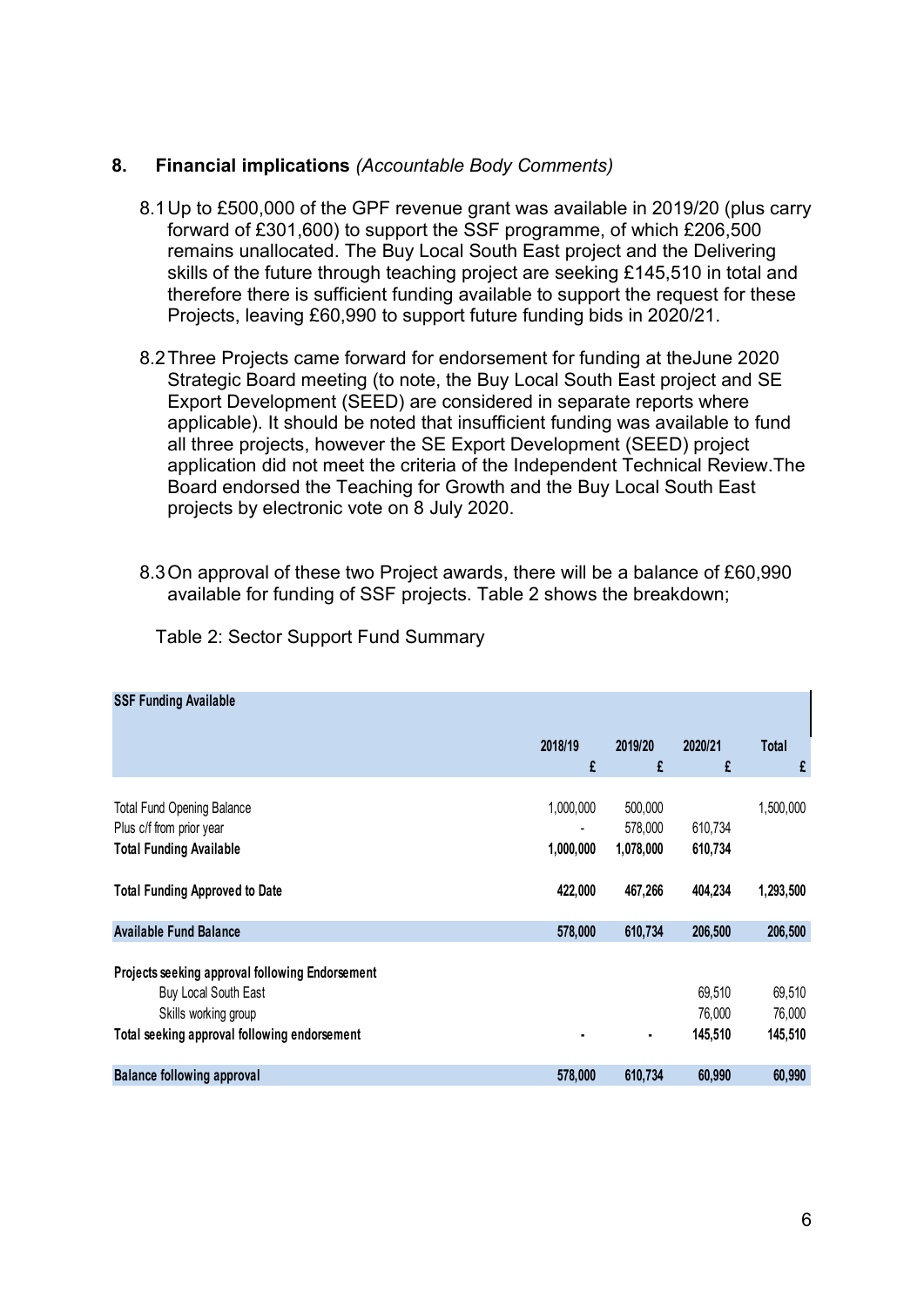8.4 This grant is a fixed maximum contribution to the Project; any Project over spends incurred will be required to be addressed by the Project delivery partner.

## 9 Legal implications (Accountable Body Comments)

9.1 The grant will be transferred to Kent County Council via a notional grant agreement; the grant agreement will include a requirement for claw back of the funding if it is not fully expended or not expended in line with the Project Bid Document.

## 10 Equality and Diversity implications

- 10.1 Section 149 of the Equality Act 2010 creates the public sector equality duty which requires that when a public sector body makes decisions it must have regard to the need to:
	- (a) Eliminate unlawful discrimination, harassment and victimisation and other behaviour prohibited by the Act;
	- (b) Advance equality of opportunity between people who share a protected characteristic and those who do not;
	- (c) Foster good relations between people who share a protected characteristic and those who do not including tackling prejudice and promoting understanding.
- 10.2 The protected characteristics are age, disability, gender reassignment, pregnancy and maternity, race, religion or belief, gender and sexual orientation.
- 10.3 In the course of the development of the project business cases, the delivery of the project and the ongoing commitment to equality and diversity, the promoting local authority will ensure that any equality implications are considered as part of their decision making process and where possible identify mitigating factors where an impact against any of the protected characteristics has been identified.

#### 11 List of appendices

- 11.1 Appendix 1 Project Bid Document
- 11.2 Appendix 2 Independent Technical Review report

## 12 List of Background papers

- 12.1 Sector Support Funding Guidance
- 12.2 SELEP Assurance Framework